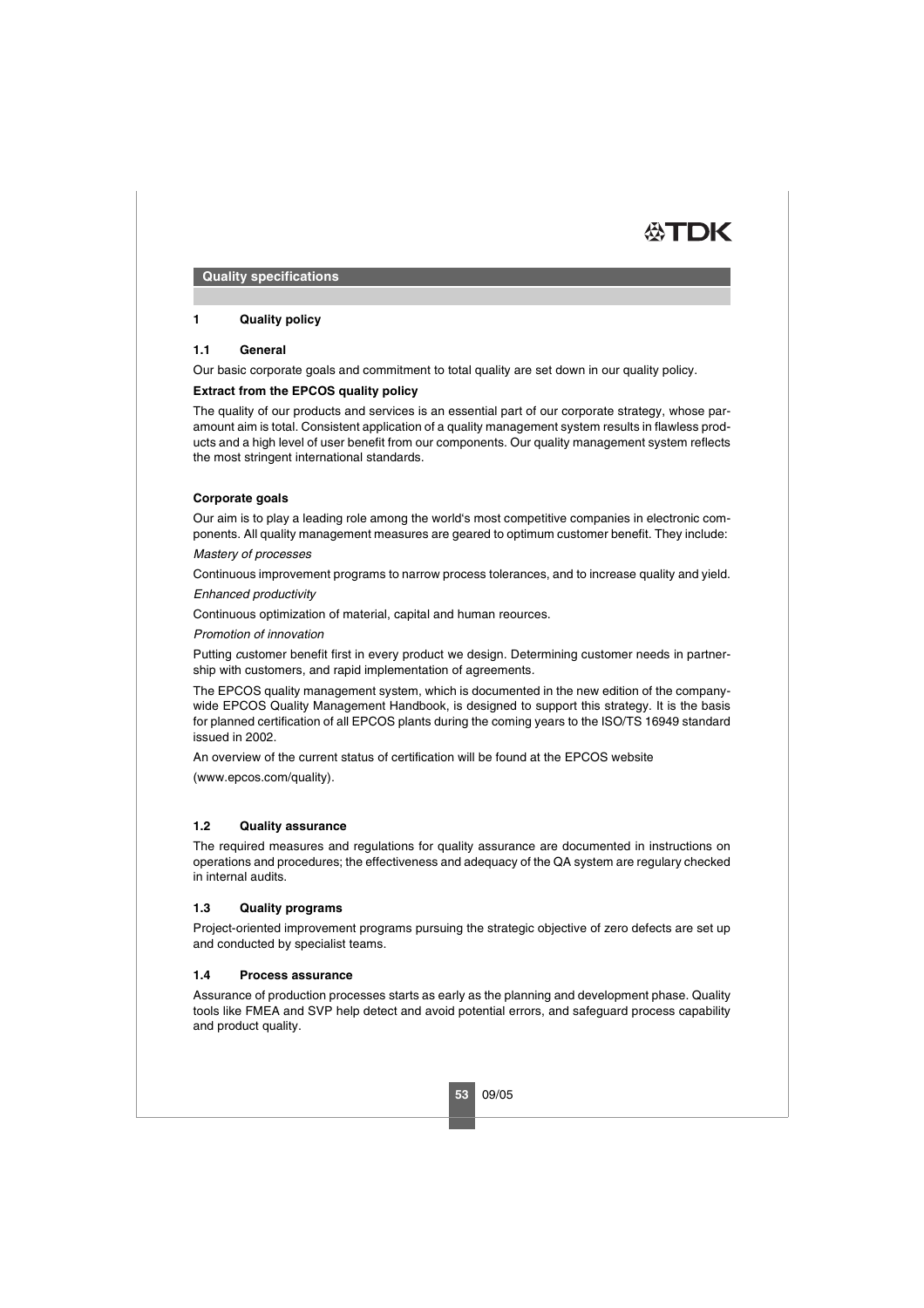

#### **Quality specifications**

Documentation of all production and testing steps as well as training of personnel are essential to flawless production.

Statistical process control (SPC) is used wherever applicable.

Permanent availability of plant is ensured by preventive maintenance.

# **1.5 Incoming inspection**

Raw materials, parts and consumables undergo incoming inspection appropriate to their significance in the end product, unless this responsibility has been transferred to the supplier under a quality assurance agreement or similar.

### **1.6 In-process inspection**

Wherever possible, in-process inspection in conducted to certify the conformity not only of intermediate products, but also of process supervision and control (e.g. SPC). It ist generally integrated into the process steps and designed to be as preventive as possible, i.e. to avoid errors.

# **1.7 Final inspection**

Final measurements and conformance tests ensure that the delivery quality is kept constant within defined tolerances.

Sampling plans are based on IEC 60410/DIN ISO 2859-1.

acceptance level applied c= 0 for inoperatives.

### **1.8 Traceability**

By recording the lot or batch numbers on the documentation accompanying the process, complete traceability in the production sequence is assured.

After delivery, traceability to the defined quality gates is ensured by the lot numer, date code or serial, printed number on the product label.

## **1.9 Reliability**

The reliability of a component is determined by the probable failures expected in a sufficiently large population after a specified period of time. Complex operating conditions and failure mechanismus prevent general predictions. For this reason reference reliability is to be understood.

### **1.10 Reference reliability**

Reference reliability is the reliability for a particular, defined (reference) stress. It is stated as a failure quota and the respective load duration or life expectancy.

**54** 09/05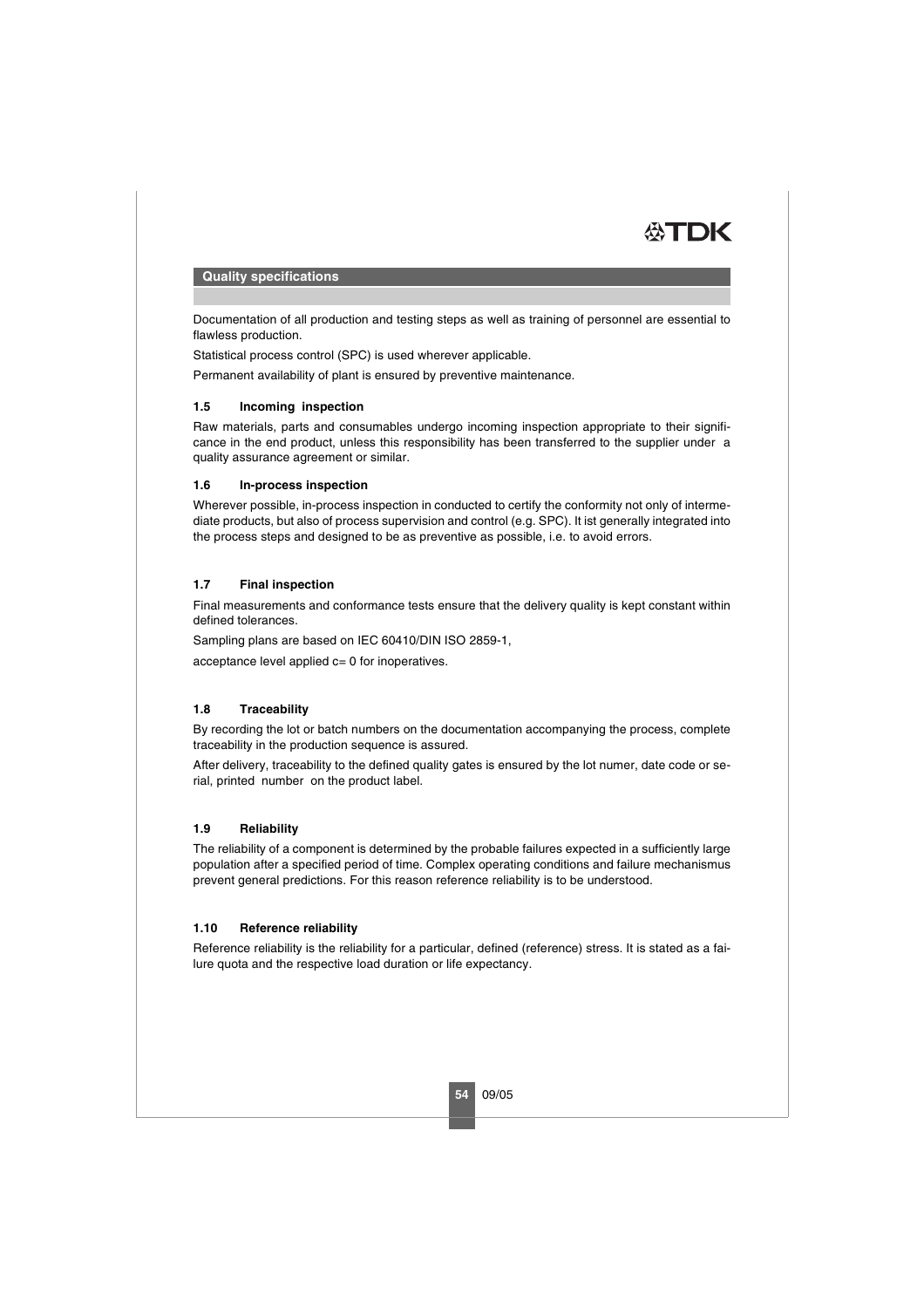

## **Thermal design of capacitors for power electronics**

### **1.11 Reference stress**

The figures for failure quotas and load duration refer to the conditions in operation with rated specifications at the upper category temperatur (see data sheet).

#### **1.12 Failure criteria**

| Total failure:     | - open circuit                                 |
|--------------------|------------------------------------------------|
|                    | - short circuit                                |
|                    | - leakage                                      |
| Variation failure: | - exceeding limit values for capacitance drift |

# **1.13** Failure quaota  $a_{FQ}$  and load duration  $t_{LD}$

### Failure quota

The failure quota indicates the number of permissible failures per  $10<sup>9</sup>$  component hours.

### Load duration

The load duration is the sum of all times during which voltage is applied.

### Typical figure for failure quota

Typical figures for the failure quota are given in the individual data sheets.

# **1.14 Additional information, caution**

**EPCOS products may only be used within the scope of their technical specifications, installation instructions and the state of the art. If you have any application-related questions, our specialists will be glad to advise you. Failure to observe critical limits, operating conditions or handling guidelines can lead to circuit malfunctions and other undesirable consequences, such as a higher failure rate.** 

Quality data quoted by EPCOS is always statistical in nature, based on a number of components, and does not guarantee properties or performance in the legal sense. Customers may demand replacement of any defective components supplied. However, EPCOS' liability does not extend beyond replacement of defective components. This applies in particular to consequential damage caused by component failure.

Use of power capacitors in life support appliances, devices or systems where. malfunction of thes capacitors can be reasonably expected to result in personal injury is not authorized expect with express written approval by EPCOS.